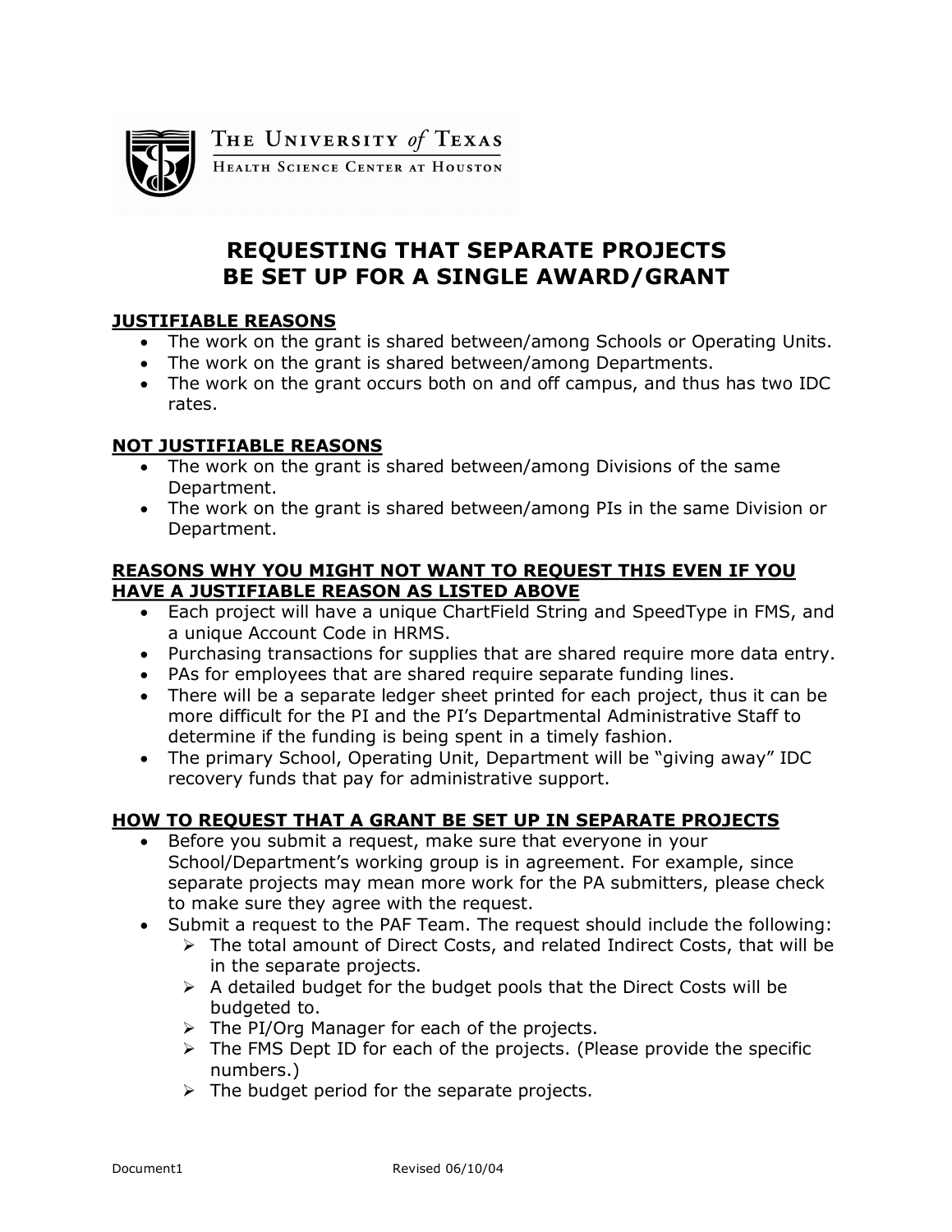- $\triangleright$  Sufficient identifying information that PAF can identify the grant (such as the existing FMS Project number, the Grant Award number, the Agency and PI name, the Project title, etc.)
- $\triangleright$  Approval signatures by the appropriate PIs and Dean(s).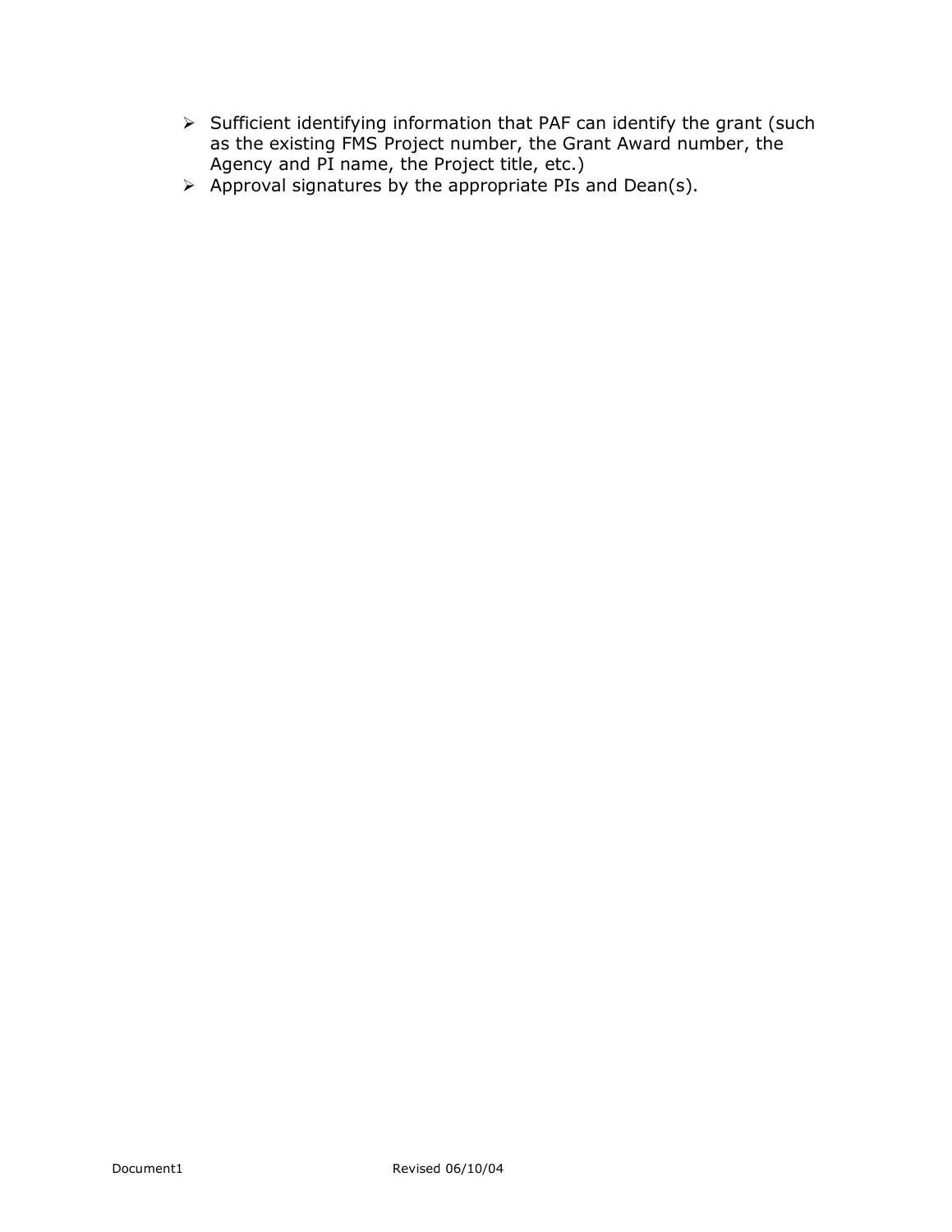

# **REQUEST FOR SETUP OF A SEPARATE PROJECT NUMBER**

| DATE OF REQUEST                                                                                                              |                              |    |
|------------------------------------------------------------------------------------------------------------------------------|------------------------------|----|
|                                                                                                                              |                              |    |
| PROJECT IDENTIFYING INFORMATION<br>Example: Current FMS Project # OR<br>Funding Agency Name and Award # and<br>Project Title |                              |    |
| PI NAME (for primary award)                                                                                                  |                              |    |
| PI NAME (for separate project number)                                                                                        |                              |    |
| DEPT ID (for separate project number)                                                                                        |                              |    |
| BUDGET PERIOD (for separate project<br>number)                                                                               |                              |    |
| DETAILED BUDGET (for separate project                                                                                        | <b>EXPENSE BUDGET POOLS:</b> |    |
| number)                                                                                                                      | 61001                        | \$ |
|                                                                                                                              | 61002                        | \$ |
|                                                                                                                              | 61003                        | \$ |
|                                                                                                                              | 61004                        | \$ |
|                                                                                                                              | 61005                        | \$ |
|                                                                                                                              | 61006                        | \$ |
|                                                                                                                              | 61007                        | \$ |
|                                                                                                                              | 61008                        | \$ |
|                                                                                                                              | 61009                        | \$ |